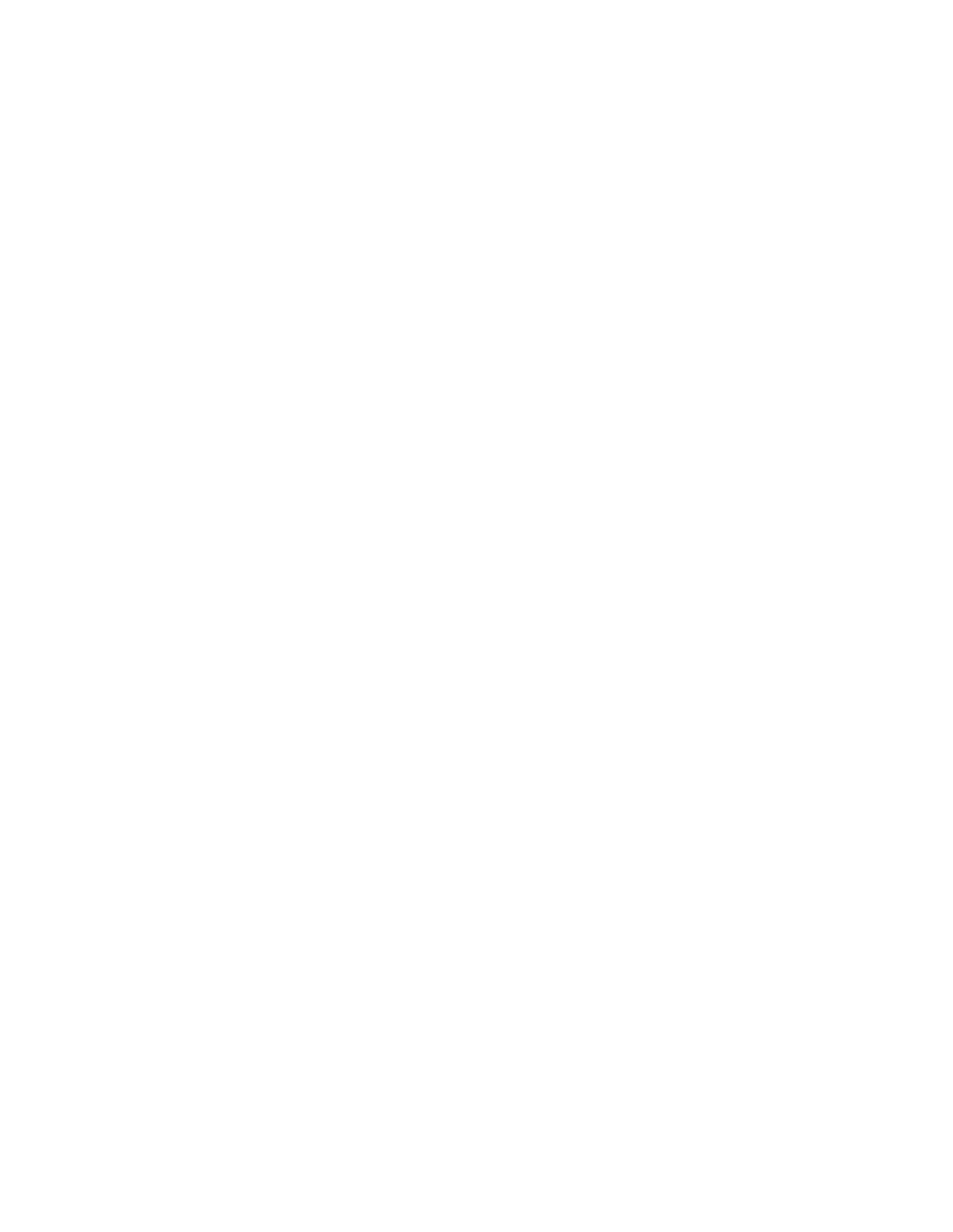# EXTENDED GRAPH TEMPORAL CLASSIFICATION FOR MULTI-SPEAKER END-TO-END ASR

*Xuankai Chang*<sup>1</sup>,<sup>2</sup> *, Niko Moritz*<sup>1</sup> *, Takaaki Hori*<sup>1</sup> *, Shinji Watanabe*<sup>2</sup> *, Jonathan Le Roux*<sup>1</sup>

<sup>1</sup>Mitsubishi Electric Research Laboratories (MERL), Cambridge, MA, USA <sup>2</sup>Language Technologies Institute, Carnegie Mellon University, Pittsburgh, PA, USA

# ABSTRACT

Graph-based temporal classification (GTC), a generalized form of the connectionist temporal classification loss, was recently proposed to improve automatic speech recognition (ASR) systems using graph-based supervision. For example, GTC was first used to encode an N-best list of pseudo-label sequences into a graph for semi-supervised learning. In this paper, we propose an extension of GTC to model the posteriors of both labels and label transitions by a neural network, which can be applied to a wider range of tasks. As an example application, we use the extended GTC (GTC-e) for the multi-speaker speech recognition task. The transcriptions and speaker information of multi-speaker speech are represented by a graph, where the speaker information is associated with the transitions and ASR outputs with the nodes. Using GTC-e, multi-speaker ASR modelling becomes very similar to single-speaker ASR modeling, in that tokens by multiple speakers are recognized as a single merged sequence in chronological order. For evaluation, we perform experiments on a simulated multi-speaker speech dataset derived from LibriSpeech, obtaining promising results with performance close to classical benchmarks for the task.

*Index Terms*— CTC, GTC, WFST, end-to-end ASR, multispeaker overlapped speech

### 1. INTRODUCTION

In recent years, dramatic progress has been achieved in automatic speech recognition (ASR), in particular thanks to the exploration of neural network architectures that improve the robustness and generalization ability of ASR models [1–5]. The rise of end-to-end ASR models has simplified ASR architecture with a single neural network, with frameworks such as the connectionist temporal classification (CTC) [6], attention-based encoder-decoder model [7–9], and the RNN-Transducer model [10].

Graph modeling has traditionally been used in ASR for decades. For example, in hidden Markov model (HMM) based systems, a weighted finite-state transducer (WFST) is used to combine several modules together including a pronunciation lexicon, contextdependencies, and a language model (LM) [11, 12]. Recently, researchers proposed to use graph representations in the loss function for training deep neural networks [13]. In [14], a new loss function, called graph-based temporal classification (GTC), was proposed as a generalization of CTC to handle sequence-to-sequence problems. GTC can take graph-based supervisory information as an input to describe all possible alignments between an input sequence and an output sequence, for learning the best possible alignment from the training data. As an example of application, GTC was used to boost



Fig. 1. Illustration of a GTC-e graph for multi-speaker ASR. In the graph, the nodes represent the tokens (words) from the transcriptions. The edges indicate the speaker transitions.

ASR performance via semi-supervised training [15, 16] by using an N-best list of ASR hypotheses that is converted into a graph representation to train an ASR model using unlabeled data. However, in the original GTC, only posterior probabilities of the ASR labels are trained, and trainable label transitions are not considered. Extending GTC to handle label transitions would allow us to model further information regarding the labels. For example, in a multispeaker speech recognition scenario, where some overlap between the speech signals of multiple speakers is considered, we could use the transition weights to model speaker predictions that are aligned with the ASR label predictions at frame level, such that when an ASR label is predicted we can also detect if it belongs to a specific speaker. Such a graph is illustrated in Fig. 1.

In the last few years, several multi-speaker end-to-end ASR models have been proposed. In [17, 18], permutation invariant training (PIT) [19–21] was used to compute the loss by choosing the hypothesis-reference assignment with minimum loss. In [22], an attention-based encoder-decoder is trained to generate the hypothesis sequences of different speakers in a predefined order based on heuristic information, a technique called serialized output training (SOT). In [23, 24], the model is trained to predict the hypothesis sequence of one speaker in each iteration while utilizing information about the previous speakers' hypotheses as additional input. These existing multi-speaker end-to-end ASR models, which have showed promising results, all share a common characteristic in the way that the predictions can be divided at the level of a whole utterance for each speaker. For example, in the PIT-based methods, label sequences for different speakers are supposed to be output at different output heads, while in the SOT-/conditional-based models, the prediction of the sequence for a speaker can only start when the sequence of the previous speaker completes.

In contrast to previous works, in this paper, the multi-speaker ASR problem is not implicitly regarded as a source separation problem using separate output layers for each speaker or cascaded processes to recognize each speaker one after another. Instead, the prediction of ASR labels of multiple speakers is regarded as a sequence

Work performed while X. Chang was an intern at MERL.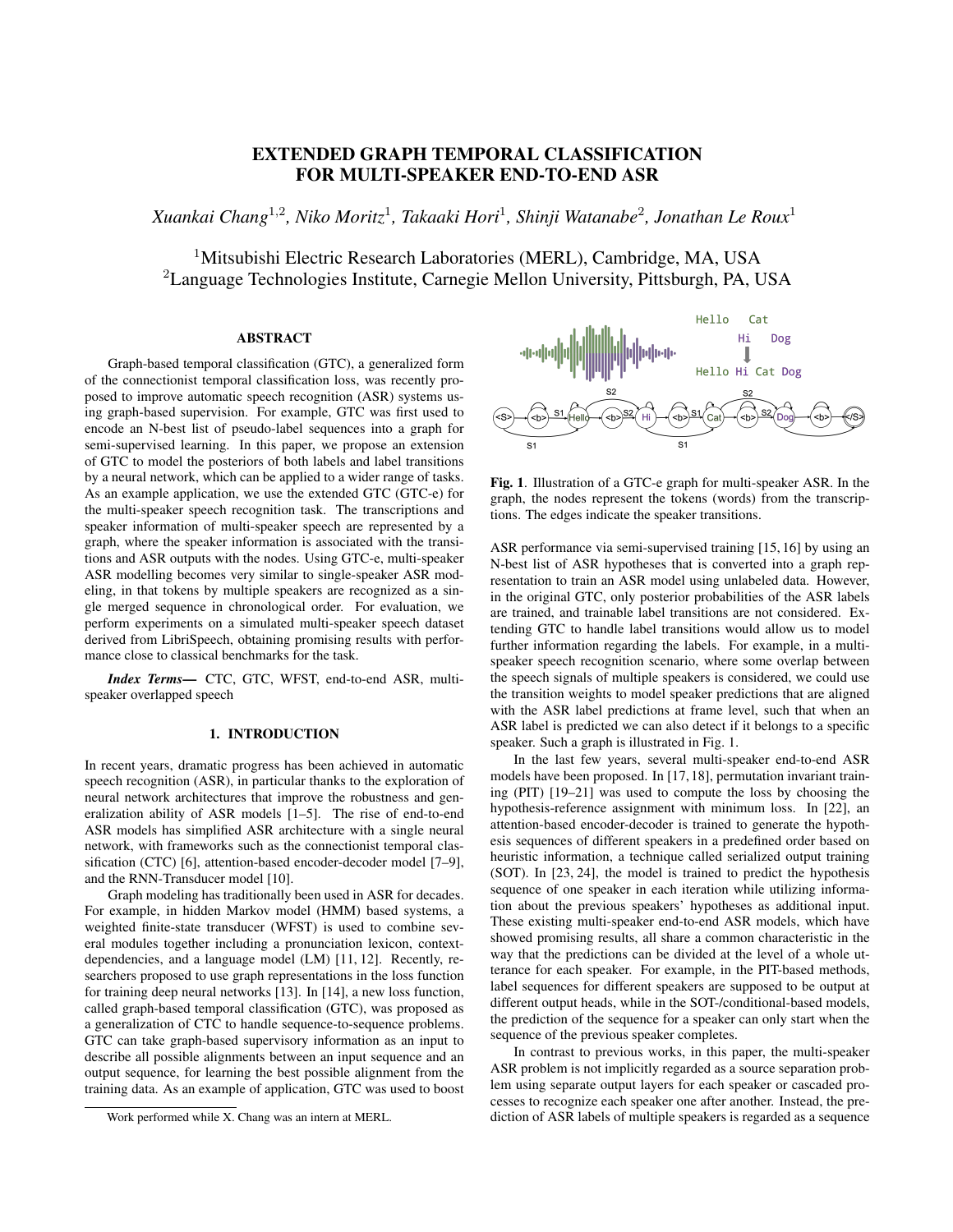of acoustic events irrespective of the source shown as in Fig. 1, and the belonging to a source is predicted separately to distinguish if an ASR label was uttered by a given speaker. We propose to use an extended GTC (GTC-e) loss to accomplish this, which allows us to train two separate predictions, one for the speakers and one for the ASR outputs, that are aligned at the frame level. In order to exploit the speaker predictions efficiently during decoding, we also modify an existing frame-synchronous beam search algorithm to adapt it to GTC-e. The proposed model is evaluated on a multi-speaker end-toend ASR task based on the LibriMix data, including various degrees of overlap between speakers. To the best of our knowledge, this is the first work to address multi-speaker ASR by considering the ASR outputs of multiple speakers as a sequence of intermingled events with a chronologically meaningful ordering.

## 2. EXTENDED GTC (GTC-E)

In this section, we describe the extended GTC loss function. For the convenience of understanding, we mostly follow the notations in the previous GTC study [14].

GTC was proposed as a loss function to address sequence-tosequence problems. We assume the input of the neural network is a sequence denoted as  $X = (x_1, \ldots, x_L)$ , where L stands for the length. The output is a sequence of length  $T, Y = (\mathbf{y}^1, \dots, \mathbf{y}^T)$ , where  $y<sup>t</sup>$  denotes the posterior probability distribution over an alphabet U, and the k-th class's probability is denoted by  $y_k^t$ . We use  $G$  to refer to a graph constructed from references. Then the GTC function computes the posterior probability for graph  $\mathcal G$  by summing over all alignment sequences in  $\mathcal{G}$ :

$$
p(G|X) = \sum_{\pi \in S(G,T)} p(\pi|X), \tag{1}
$$

where  $S$  represents a search function that unfolds  $G$  to all possible node sequences of length  $T$  (not counting non-emitting start and end nodes),  $\pi$  denotes a single sequence of nodes, and  $p(\pi|X)$  is the posterior probability for  $\pi$  given feature sequence X. The loss function is defined as the following negative log likelihood:

$$
\mathcal{L} = -\ln p(\mathcal{G}|X). \tag{2}
$$

Following [14], we index the nodes of graph G using  $q =$  $0, \ldots, G + 1$ , sorting them in a breadth-first search manner from 0 (non-emitting start node) to  $G + 1$  (non-emitting end node). We denote by  $l(g) \in U$  the output symbol observed at node g, and by  $W_{(g,g')}$  a deterministic transition weight on edge  $(g, g')$ . In addition, we denote by  $\pi_{t:t'} = (\pi_t, \dots, \pi_{t'})$  the node sub-sequence of  $\pi$  from time index t to t'. Note that  $\pi_0$  and  $\pi_{T+1}$  correspond to the non-emitting start and end nodes 0 and  $G + 1$ , respectively.

We modify GTC such that the neural network can generate an additional posterior probability distribution,  $\omega_{I(g,g')}^{t}$ , representing a transition weight on edge  $(g, g')$  at time t, where  $I(g, g') \in \mathcal{I}$  and  $\mathcal{I}$ is the index set of all possible transitions. The posterior probabilities are obtained as the output of a softmax. The forward probability,  $\alpha_t(q)$ , represents the total probability at time t of the sub-graph  $\mathcal{G}_{0:q}$ of  $G$  containing all paths from node 0 to node  $g$ . It can be computed for  $q = 1, \ldots, G$  using

$$
\alpha_t(g) = \sum_{\substack{\pi \in S(G,T):\\ \pi_{0:t} \in S(G_{0:g},t)}} \prod_{\tau=1}^t W_{\pi_{\tau-1}, \pi_{\tau}} \omega_{I(\pi_{\tau-1}, \pi_{\tau})}^{\tau} y_{l(\pi_{\tau})}^{\tau}.
$$
 (3)

Note that  $\alpha_0(g)$  equals 1 if g corresponds to the start node and it equals 0 otherwise. The backward probability  $\beta_t(g)$  is computed

similarly, using

$$
\beta_t(g) = \sum_{\substack{\pi \in S(G,T): \\ \pi_{t:T+1} \in S(G_g, G+1, T-t+1)}} \left[ y_{t(\pi_T)}^T \prod_{\tau=t}^{T-1} W_{\pi_{\tau}, \pi_{\tau+1}} \omega_{I(\pi_{\tau}, \pi_{\tau+1})}^{\tau+1} y_{t(\pi_{\tau})}^T \right], \quad (4)
$$

where  $\mathcal{G}_{g:G+1}$  denotes the sub-graph of  $\mathcal G$  containing all paths from node g to node  $G + 1$ . Similar to GTC or CTC, the computation of  $\alpha$  and  $\beta$  can be efficiently performed using the forward-backward algorithm.

The network is optimized by gradient descent. The gradients of the loss with respect to the label posteriors  $y_k^t$  and to the corresponding unnormalized network outputs  $u_k^t$  before the softmax is applied, for any symbol  $k \in U$ , can be obtained in the same way as in CTC and GTC, where the key idea is to express the probability function  $p(G|X)$  at t using the forward and backward variables:

$$
p(\mathcal{G}|X) = \sum_{g \in \mathcal{G}} \frac{\alpha_t(g)\beta_t(g)}{y_{l(g)}^t}.
$$
 (5)

The derivation of the gradient of the loss with respect to the network outputs for the transition probabilities  $w_i^t$ , for a transition  $i \in \mathcal{I}$ , is similar but with some important differences. Here, the key is to express  $p(G|X)$  at t as

$$
p(\mathcal{G}|X) = \sum_{(g,g') \in \mathcal{G}} \alpha_{t-1}(g) W_{g,g'} \omega^t_{I(g,g')} \beta_t(g'). \tag{6}
$$

The derivative of  $p(G|X)$  with respect to the transition probabilities  $\omega_i^t$  can then be written as

$$
\frac{\partial p(\mathcal{G}|X)}{\partial \omega_i^t} = \sum_{(g,g') \in \Phi(\mathcal{G},i)} \alpha_{t-1}(g) W_{g,g'} \beta_t(g'),\tag{7}
$$

where  $\Phi(\mathcal{G}, i) = \{ (g, g') \in \mathcal{G} : I(g, g') = i \}$  denotes the set of edges in  $G$  that correspond to transition  $i$ . To backpropagate the gradients through the softmax function of  $w_i^t$ , we need the derivative with respect to the unnormalized network outputs  $h_i^t$  before the softmax is applied, which is

$$
-\frac{\partial \ln p(\mathcal{G}|X)}{\partial h_i^t} = -\sum_{i' \in \mathcal{I}} \frac{\partial \ln p(\mathcal{G}|X)}{\partial \omega_{i'}^t} \frac{\partial \omega_{i'}^t}{\partial h_i^t}.
$$
 (8)

The gradients for the transition weights are derived by substituting (7) and the derivative of the softmax function  $\partial \omega_{i'}^t / \partial h_i^t = \omega_{i'}^t \delta_{ii'} \omega_i^t \omega_k^t$  into (8):

$$
-\frac{\partial \ln p(\mathcal{G}|X)}{\partial h_i^t} = \omega_i^t - \frac{\omega_i^t}{p(\mathcal{G}|X)} \sum_{(g,g') \in \Phi(\mathcal{G},i)} \alpha_{t-1}(g) W_{g,g'} \beta_t(g'). \tag{9}
$$

We used the fact that

$$
-\sum_{i'\in\mathcal{I}}\frac{\partial\ln p(\mathcal{G}|X)}{\partial\omega_{i'}^t}\omega_{i'}^t\delta_{ii'} = -\frac{\partial\ln p(\mathcal{G}|X)}{\partial\omega_i^t}\omega_i^t,
$$

$$
=-\frac{\omega_i^t}{p(\mathcal{G}|X)}\sum_{(g,g')\in\Phi(\mathcal{G},i)}\alpha_{t-1}(g)W_{g,g'}\beta_t(g'),\quad(10)
$$

and that

$$
\sum_{i' \in \mathcal{I}} \frac{\partial \ln p(\mathcal{G}|X)}{\partial \omega_{i'}^t} \omega_{i'}^t \omega_i^t
$$
\n
$$
= \sum_{i' \in \mathcal{I}} \frac{\omega_{i'}^t \omega_i^t}{p(\mathcal{G}|X)} \sum_{(g,g') \in \Phi(\mathcal{G}, i')} \alpha_{t-1}(g) W_{g,g'} \beta_t(g'),
$$
\n
$$
= \frac{\omega_i^t}{p(\mathcal{G}|X)} \sum_{i' \in \mathcal{I}} \sum_{(g,g') \in \Phi(\mathcal{G}, i')} \alpha_{t-1}(g) W_{g,g'} \omega_{i'}^t \beta_t(g'),
$$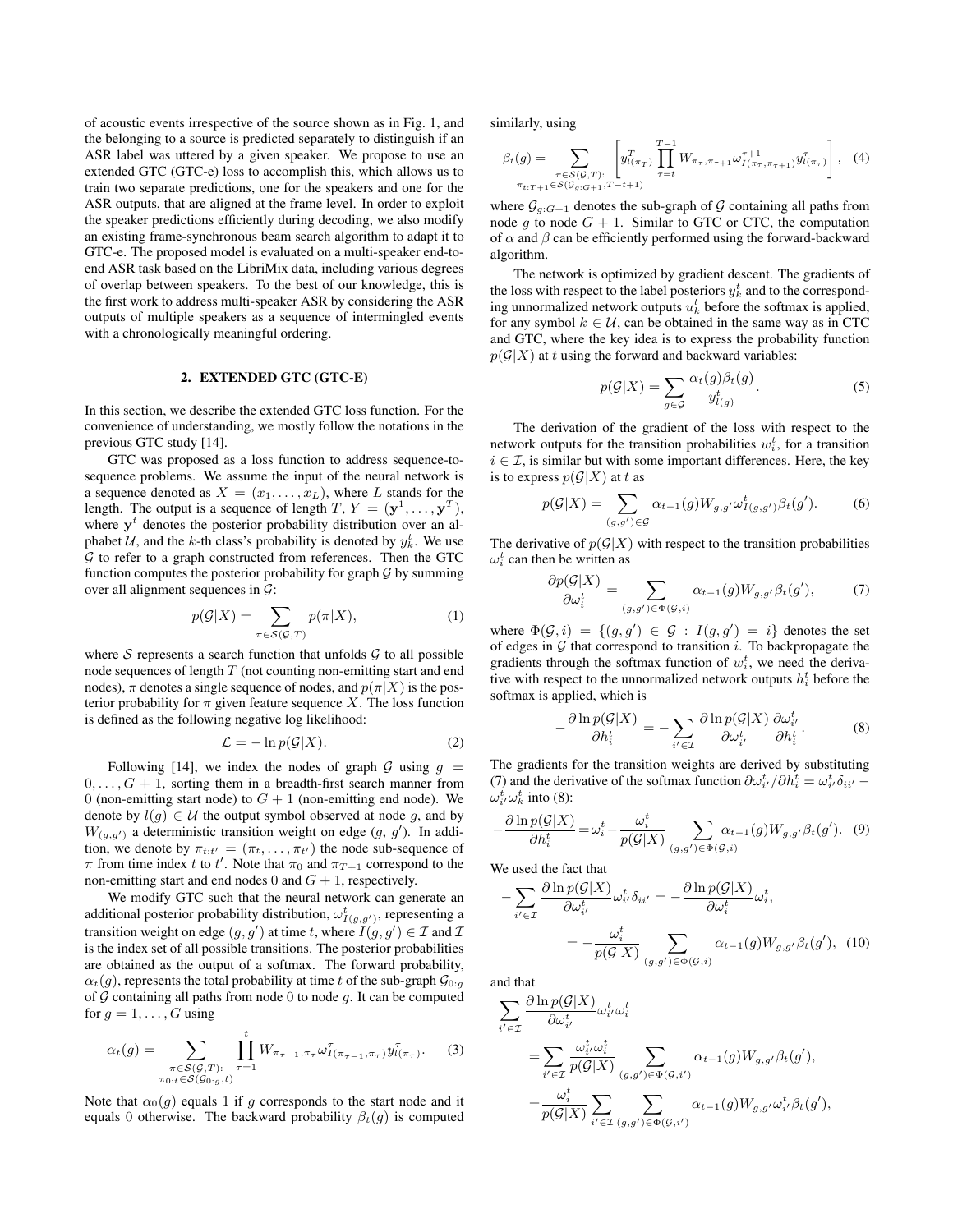$$
= \frac{\omega_i^t}{p(\mathcal{G}|X)} \sum_{(g,g') \in \mathcal{G}} \alpha_{t-1}(g) W_{g,g'} \omega_{I(g,g')}^t \beta_t(g'),
$$
  

$$
= \frac{\omega_i^t}{p(\mathcal{G}|X)} p(\mathcal{G}|X) = \omega_i^t.
$$
 (11)

For efficiency reason, we implemented the GTC objective in CUDA as an extension for PyTorch.

#### 3. MULTI-SPEAKER ASR AND BEAM SEARCH

We apply the extended GTC approach to multi-speaker ASR, which is considered as a challenging task in the field of speech processing. One of the main difficulties of multi-speaker ASR stems from the necessity to find a way to train a network that will be able to reliably group tokens from the same speaker together. Most existing approaches attempt to handle this problem either by splitting the speakers across multiple outputs [18, 21] or by making predictions sequentially speaker by speaker [22–24]. The ambiguity in how to assign a given output to a given reference at training time is typically broken either by using permutation invariant training or by using an arbitrary criterion such as assigning an output to the speaker with highest energy or with the earliest onset. We here take a completely different approach, motivated by our noticing that a graph can be a good representation for overlapped speech, since it can represent the tokens at each node while the speaker identity can also be labeled at each edge. More specifically, given the transcriptions of all the speakers in an overlapped speech, we can convert them to a sequence of chronologically ordered linguistic tokens where each token has a speaker identity. The temporal alignment of tokens can be acquired by performing CTC alignment on each isolated clean speech, which is like a sequence of sparse spikes, as shown in Fig. 2, and merging them based on their time occurrence. Note here that this assumes that the activation period of linguistic tokens from different speakers are not completely the same. In practice, this condition is often satisfied, although overlaps do occur in some small percentage of frames. Based on this, we can construct a graph for multi-speaker ASR for each overlapped speech mixture. We show a simple example graph in Fig. 1. In this setup, the alphabet  $U$  for the node labels consists of all the ASR tokens, and the set of transitions  $\mathcal I$  consists of the speaker indices up to the maximum number of speakers.

As in GTC [14], we can apply a beam search algorithm during decoding. Since the output of GTC-e contains tokens from multiple speakers, we need to make modifications to the existing timesynchronous prefix beam search algorithm [25, 26]. The modified beam search is shown in Algorithm 1. The main modifications are three fold. First, we apply the speaker transition probability in the score computation. Second, when expanding the prefixes, we need to consider all possible speakers. Third, when computing the LM scores of a prefix, we need to consider the sub-sequences of different speakers separately.

#### 4. EXPERIMENTS

#### 4.1. Setup

We carried out multi-speaker end-to-end speech recognition experiments using the LibriMix [27] dataset as well as data derived from it. LibriMix contains multi-speaker overlapped speech simulated by mixing utterances randomly chosen from different speakers in the LibriSpeech corpus [28]. For fast adaption, we use the 2-speaker train clean 100 subset of LibriMix. The original LibriMix dataset generates fully overlapped speech by default, which means that one

Algorithm 1 The modified time-synchronous prefix beam search for extended GTC. We use  $A_{prev}$  to store every prefix l at every time step. We denote the alphabet by  $U$  and number of speakers by  $S$ . We denote the symbol posterior by  $p(\cdot)$  and the speaker transition posterior by  $p^{\omega}(\cdot)$ .

1:  $\ell \leftarrow ((\langle sos \rangle, 0),)$ 2:  $p_b(\ell) \leftarrow 1, p_{nb}(\ell) \leftarrow 0$ 3:  $A_{prev} \leftarrow {\ell}$ 4: for  $t=1,...,T$  do 5:  $A_{\text{next}} \leftarrow \{\}$ 6: for  $\ell$  in  $A_{prev}$  do 7: for c in  $U$  do 8: if  $c =$  blank then 9:  $p_b(\ell) \leftarrow p(\text{blank}; x_t) p^{\omega}(\text{blank}; x_t) (p_b(\ell; x_{1:t-1}) +$  $p_{nb}(\ell; x_{1:t-1})$ 10: add  $\ell$  to  $A_{\text{next}}$ 11: else 12: **for**  $s = 1, \ldots, S$  **do**  $\triangleright$  Loop over speaker index 13: `  $\ell^+ \leftarrow$  append  $(c, s)$  to  $\ell$ 14: **if**  $(c, s) = \ell_{end}$  **then** 15:  $p_{nb}(\ell^+; x_{1:t}) \leftarrow p(c; x_t) p_b(\ell; x_{1:t-1}) p^{\omega}(s; x_t)$ 16:  $p_{nb}(\ell; x_{1:t}) \leftarrow p(c; x_t) p_{nb}(\ell; x_{1:t-1}) p^{\omega}(s; x_t)$ 17: else 18:  $p_{nb}(\ell^+; x_{1:t}) \leftarrow p(c; x_t)(p_b(\ell; x_{1:t-1}) +$  $p_{nb}(\ell; x_{1:t-1})) p^{\omega}(s; x_t)$ 19: end if 20: **if**  $\ell^+$  not in $A_{\text{prev}}$  then  $21.$  $p_b(\ell^+; x_{1:t}) \leftarrow p(\text{blank}; x_t)(p_b(\ell^+; x_{1:t-1}) +$  $p_{nb}(\ell^{\dagger}; x_{1:t-1}))p^{\omega}$ (blank;  $x_t$ ) 22:  $p_{nb}(\ell^+; x_{1:t}) \leftarrow p(c; x_t) p_{nb}(\ell^+; x_{1:t-1})$ p ω  $(s; x_t)$ 23: end if 24: add  $\ell^+$  to  $A_{\text{next}}$ 25: end for 26: end if 27: end for 28: end for 29:  $A_{prev} \leftarrow k$  most probable prefixes in  $A_{next}$   $\triangleright$  Track the LM scores of different speakers separately.

30: end for

utterance is 100% interfered by the other (assuming they have the same length). However, in realistic conditions, the overlap ratio is usually small [29, 30]. To simulate such conditions, we use the same utterance selections and signal to noise ratio (SNR) as in LibriMix with smaller overlapping ratios of  $0\%$  and  $40\%$  to generate additional training data subsets.

For labels, we use the linguistic token sequence of all the speakers in the mixture. First, we generate the token alignments given each source utterance based on the Viterbi alignment of CTC, which indicates the rough activation time of every token. Then we combine the alignments of two speakers by ordering the tokens monotonically along the time axis. In order to reduce the concurrent activations of tokens from different speakers, we make use of byte pair encodings (BPE) as our token units. In our experiments, we use the BPE model with 5000 tokens trained on LibriSpeech data. The concurrent activations of tokens for two speakers are relatively rare, at the rate of 6% and 2% on fully and 40% overlapping ratio training subsets respectively. When these concurrent activations occur, we use a pre-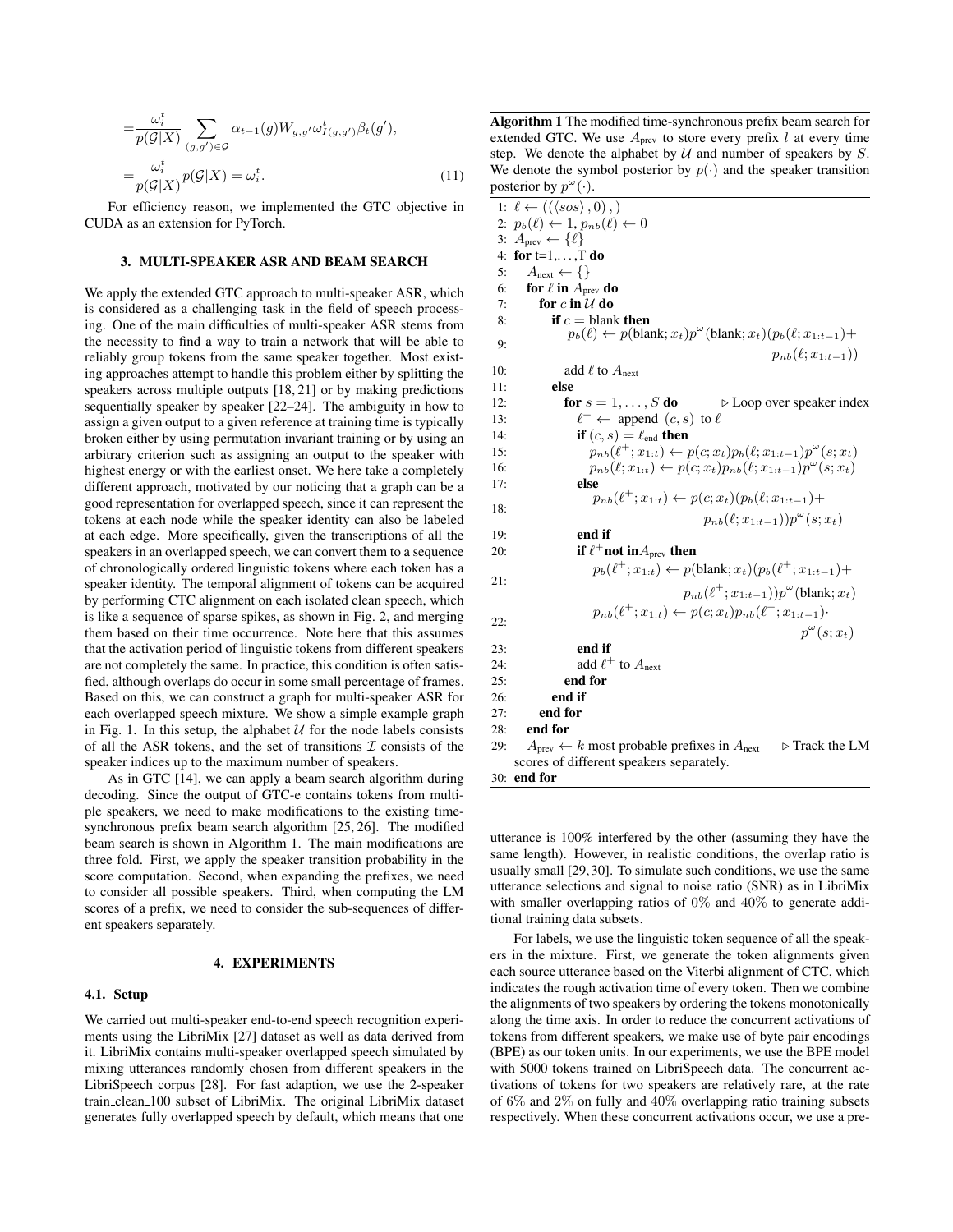

Fig. 2. An example of speaker transition posterior predicted by GTC. The input 2-speaker utterance's overlap ratio is about 40%. The figure shows the predicted (solid line) and ground truth (dashed line) activations.

Table 1. WER(%) comparison between baselines and the GTC-e model using greedy search decoding.

|                                                            | $0\%$ overlap |             | $20\%$ overlap $40\%$ overlap |              |                      |                      | Full overlap         |                      |
|------------------------------------------------------------|---------------|-------------|-------------------------------|--------------|----------------------|----------------------|----------------------|----------------------|
| Model                                                      | dev           | test        | dev                           | test         | dev                  | test                 | dev                  | test.                |
| single-speaker CTC 34.6 34.1 37.4 37.0<br>PIT-CTC<br>GTC-e | 18.8<br>20.5  | 192<br>21 1 | 19.9<br>22.6                  | 22.3<br>23.3 | 45.9<br>22.9<br>26.3 | 45.3<br>23.5<br>27.3 | 76.3<br>32.9<br>44.6 | 75.9<br>33.8<br>45.8 |

Table 2. Oracle TER(%) comparison between PIT-CTC and GTC-e.

|                  |      |      | 0% overlap 20% overlap 40% overlap Full overlap                               |          |     |      |     |      | Average           |      |
|------------------|------|------|-------------------------------------------------------------------------------|----------|-----|------|-----|------|-------------------|------|
| Model            | dev  | test |                                                                               | dev test | dev | test | dev | test | dev               | test |
| PIT-CTC<br>GTC-e | 19.8 |      | 18.5 18.4 19.4 19.5 22.0 22.4 30.1 30.9<br>20.1 21.1 21.4 24.1 24.6 33.4 33.9 |          |     |      |     |      | 22.5 22.8<br>24.6 | 25.0 |

defined order which makes the label from the speaker with highest energy over the whole utterance come first (allowing multiple permutations in the label graph will be considered in future work).

For ASR models, we simply reused the encoder architecture in PIT-based multi-speaker end-to-end speech recognition models, for the details of which we shall refer the reader to [18]. In the model, there are 2 CNN blocks to encode the input acoustic feature, followed by 2 sub-networks each of which has 4 Transformer layers to extract the token and speaker information, respectively. Then 8 shared Transformer layers are used to convert each of the two sequences to some representation. For the two output sequences, one is regarded as token hidden representation and the other one is regarded as speaker prediction. We use a normal single-speaker ASR model trained with CTC (single-speaker CTC) and the original endto-end PIT-ASR model [18] trained with CTC loss only (PIT-CTC) as our baselines.

#### 4.2. Greedy search results

In this section, we describe the ASR performance of the baselines and the proposed GTC-e model using greedy search decoding. The word error rates (WERs) are shown in Table 1. From the table, we can see that the proposed model is better than the normal ASR model. Our proposed model also achieves a performance close to the PIT-CTC model, especially in the low-overlap ratio cases (0%, 20%, 40%). Note that although our model predicts the speaker indices, there exists speaker prediction errors. We further check the oracle token error rates (TER) of PIT-CTC and GTC-e, by only comparing the tokens from all output sequences against all reference sequences, regardless of speaker assignment. As shown in Table 2, we obtain averaged test TERs for PIT-CTC and GTC-e of 22.8% and 25.0% respectively, from which we can tell that the token recognition performance is comparable. It indicates that we should consider how to improve the speaker prediction in the next step.

We also show an example of CTC ground truth token alignment together with the speaker transition posterior predictions by

Table 3. WER(%) comparison between PIT-CTC and GTC-e using beam search decoding.

|                                                     | 0% overlap |  |                   |  | $20\%$ overlap $40\%$ overlap Full overlap |                                    |     |               |
|-----------------------------------------------------|------------|--|-------------------|--|--------------------------------------------|------------------------------------|-----|---------------|
| Model                                               | dev        |  | test dev test dev |  |                                            | test                               | dev | test          |
| PIT-CTC 11.7 12.4 12.6 13.4 16.3 18.1 24.0<br>GTC-e |            |  |                   |  |                                            | 14.8 15.5 16.5 17.2 19.5 20.4 32.7 |     | 26.3<br>-33.7 |

**Table 4.** WER $(\%)$  for each speaker with GTC-e using beam search decoding.

|              | $0\%$ overlap |  |                     |                     | 20% overlap 40% overlap Full overlap |      |              |              |
|--------------|---------------|--|---------------------|---------------------|--------------------------------------|------|--------------|--------------|
| Speaker      |               |  | dev test dev        | test                | dev                                  | test | dev          | test         |
| spk1<br>spk2 | 14.7          |  | 15.0 15.1 17.0 17.3 | 15.7 15.9 17.1 18.4 | 20.6 21.1                            | 19.7 | 33.0<br>32.3 | 33.7<br>33.7 |

our model in Fig. 2. From the figure, we can see that our GTC-e model can accurately predict the activations of most tokens.

#### 4.3. Beam Search Results

We here present the ASR performance of beam search decoding, shown in Table 3. For the language model, we use a 16-layer Transformer-based LM trained on full LibriSpeech data with external text. The beam size of GTC-e is set to 40, while that of PIT-CTC is cut to half to keep the average beam size of every speaker the same. With the beam search, the word error rates are greatly improved. Our approach obtains promising results which are close to the PIT-CTC baseline, albeit with a slightly worse WER. In addition to the average WERs, the WERs for each speaker are also shown in Table 4, confirming that the model is not biased towards a particular speaker output.

#### 5. CONCLUSION

In this paper, we proposed GTC-e, an extension of the graph-based temporal classification method using neural networks to predict posterior probabilities for both labels and label transitions. This extended GTC framework opens the way to a wider range of applications. As an example application, we explored the use of GTC-e for multi-speaker end-to-end ASR, a notably challenging task, leading to a multi-speaker ASR system that transcribes speech in a very similar way to single-speaker ASR. We have performed preliminary experiments on the LibriMix 2-speaker dataset, showing promising results demonstrating the feasibility of the approach. In future work, we will explore other applications of GTC-e and investigate ways to improve the performance of extended GTC on multi-speaker ASR by using new model architectures and by exploring label and speaker permutations in the graph to allow for more flexible alignments.